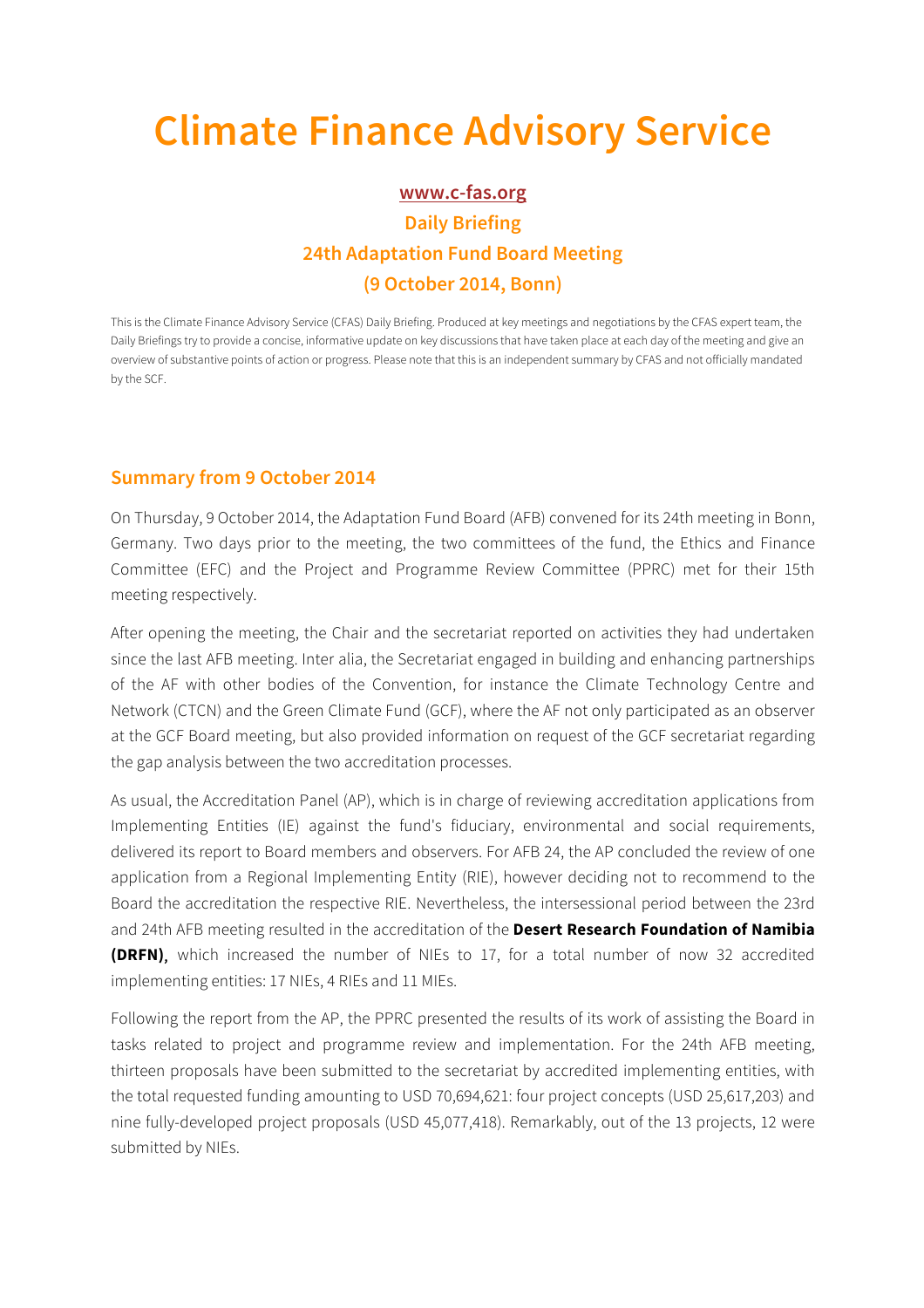**One project concept** submitted by the Chilean NIE, Agencia de Cooperación Internacional (AGCI), was endorsed by the Board, encouraging the NIE to develop a fully-developed proposal. Further, the Board approved **six fully-developed proposals**: Two from India, two from South Africa, one from Costa Rica and one from Kenya, raising the number of NIE projects to eleven.

Before lunch, the EFC presented its report to the Board, after which the AFB, inter alia, approved the AF's Annual Performance Report FY 2014 and the reconciled administrative budgets of the Board, the secretariat and the trustee for the fiscal year 2014; and adopted a zero tolerance policy for corruption.

In the afternoon, Civil Society Organizations (CSOs) were given the opportunity to engage with the AF Board to raise matters of concern regarding the work of the Adaptation Fund, as well as providing the Board with some experiences and insights from the ground. For instance, a South African representative provided the Board with some further details on the South African NIE project that aims to establish a Small Grants Facility, which was approved during the morning session. In addition, the AF NGO Network provided the Board with information on the status of implementation of the AF projects in Tanzania, Honduras, Cambodia and Senegal. Transparency International (TI) presented some insights from one of their reports, which analyses the policies and practices that seven multilateral climate funds (including the Adaptation Fund) have in place to prevent corruption and enable accountability. In line with this, the TI representative particularly praised the Board for the adoption of the zero tolerance policy for corruption, which the Board had taken in the morning.

Following the CSO Dialogue, the UNFCCC secretariat gave a brief status update on the Second Review of the Adaptation Fund, to which Board members were given the opportunity to provide input, especially on the terms of reference for the review, annexed to decision 2/CMP.9. However, the secretariat reported that it had not received any submissions from Board members up until now. The AFB Board reflected on the Second Review, with one member reiterating the need to highlight the financial situation of the AF, whose source of revenue has been challenged since prices for Certified Emission Reductions (CERs) collapsed. Concluding deliberations on this agenda item, the AF Chair proposed setting up a small group of AFB members to work on a compromised text regarding the terms of reference of the review until tomorrow afternoon. In addition, the secretariat was requested to prepare elements on how to engage with the GCF, including options and possibilities for the AF to be accredited as an intermediary.

To conclude the first day, the official presentations by the AF Trustee on the financial status of the Adaptation Fund Trust Fund, as well as the AF secretariat on the current status of the pipeline were held to inform the AFB and observers. According to the Trustee, as of 30 September 2014, USD 404.12 million have been received on part by proceeds of sales of CERs (USD 190.4 million) and contributions by donor countries (USD 213.7 million). Accordingly, funds available for new project and programme approvals amounted to USD 150.7 million, not yet reflecting the decisions taken by the Board in the morning.

The current MIE pipeline includes four approved MIE projects: one from Ghana (UNDP); one from Mali (UNDP); one from Nepal (WFP); and one from Indonesia (WFP), requesting a total of USD 32.35 million. In addition, the trustee reported that pledges amounting to USD 7.75 million were still outstanding from 3 different countries. If the AF was to receive these outstanding payments, the first project in the